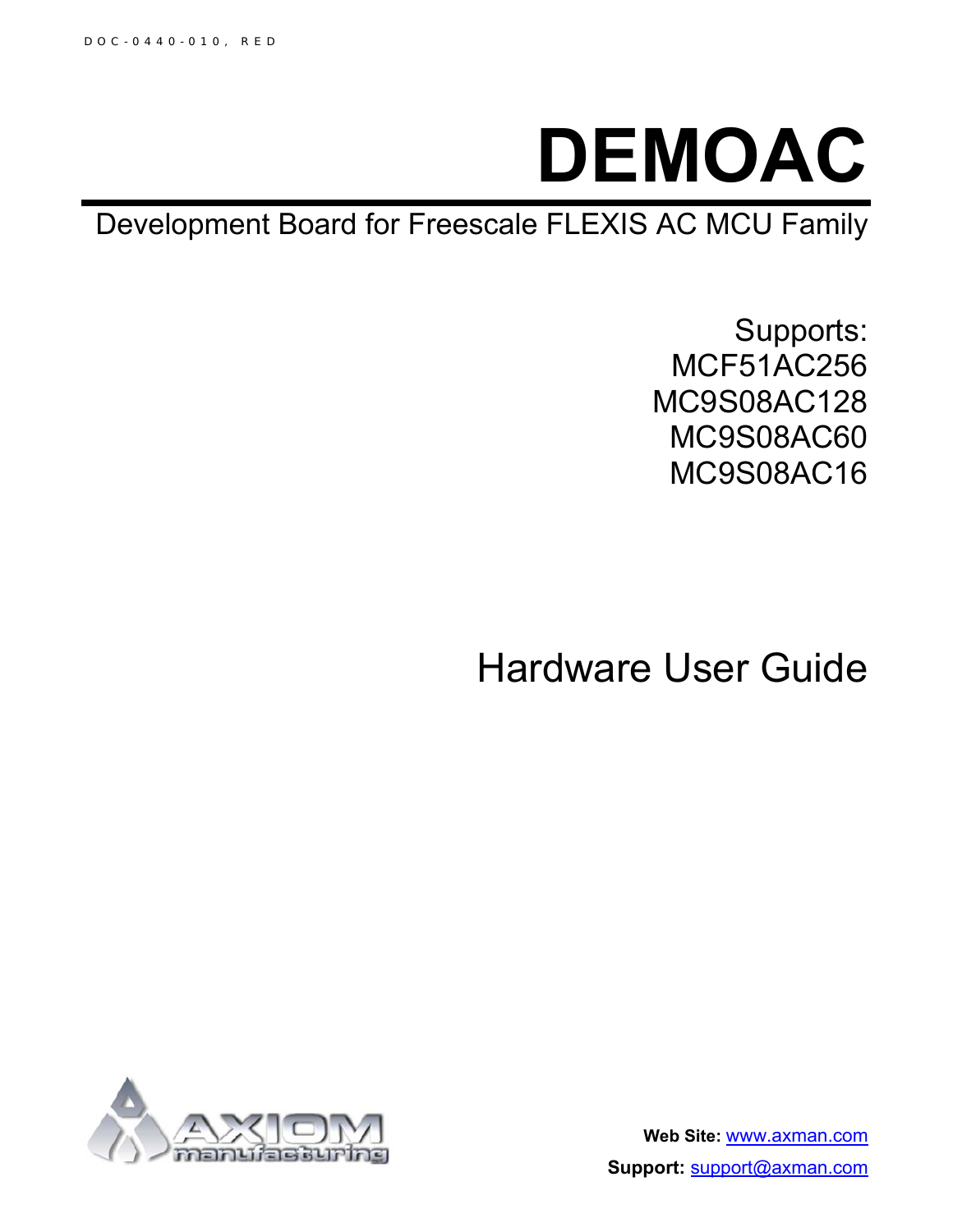# **CONTENTS**

| <b>VREFL</b>         |
|----------------------|
|                      |
|                      |
|                      |
|                      |
|                      |
|                      |
|                      |
|                      |
|                      |
|                      |
|                      |
|                      |
|                      |
|                      |
|                      |
|                      |
|                      |
|                      |
|                      |
|                      |
|                      |
|                      |
|                      |
|                      |
|                      |
|                      |
|                      |
|                      |
|                      |
|                      |
|                      |
|                      |
|                      |
|                      |
| <b>ACCELEROMETER</b> |
|                      |
|                      |
|                      |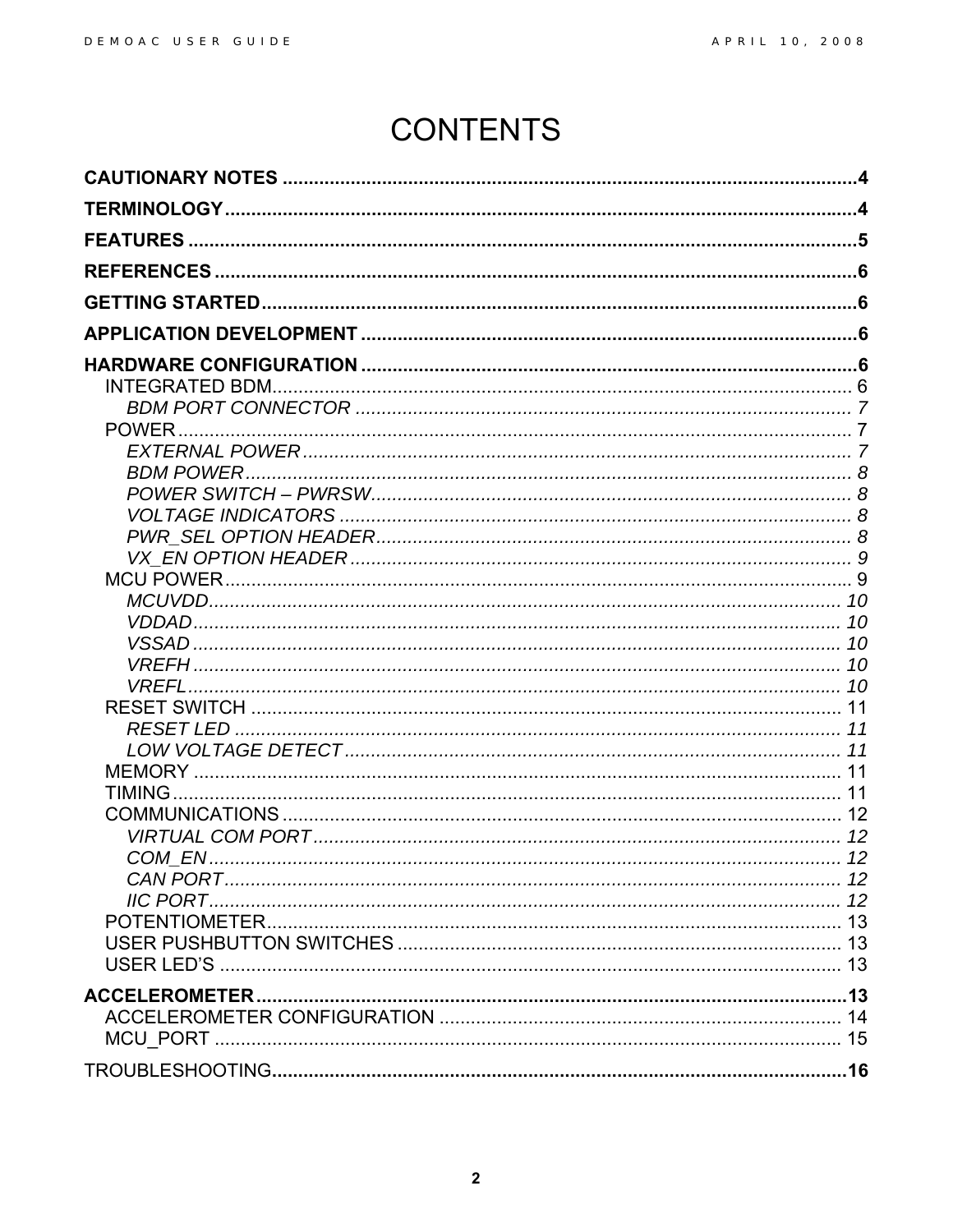|--|--|--|

## FIGURES

## TABLES

## REVISION

| Date           | Rev | Comments                                       |  |
|----------------|-----|------------------------------------------------|--|
|                |     |                                                |  |
| March 20, 2008 | Α   | Initial Release.                               |  |
| March 29, 2008 | B   | Minor text corrections                         |  |
| April 3, 2008  | C   | Remove references to 51JM128 MCU               |  |
| April 10, 2008 | D   | Updated Troubleshooting section to account for |  |
|                |     | power-cycling board when powered from USB BDM  |  |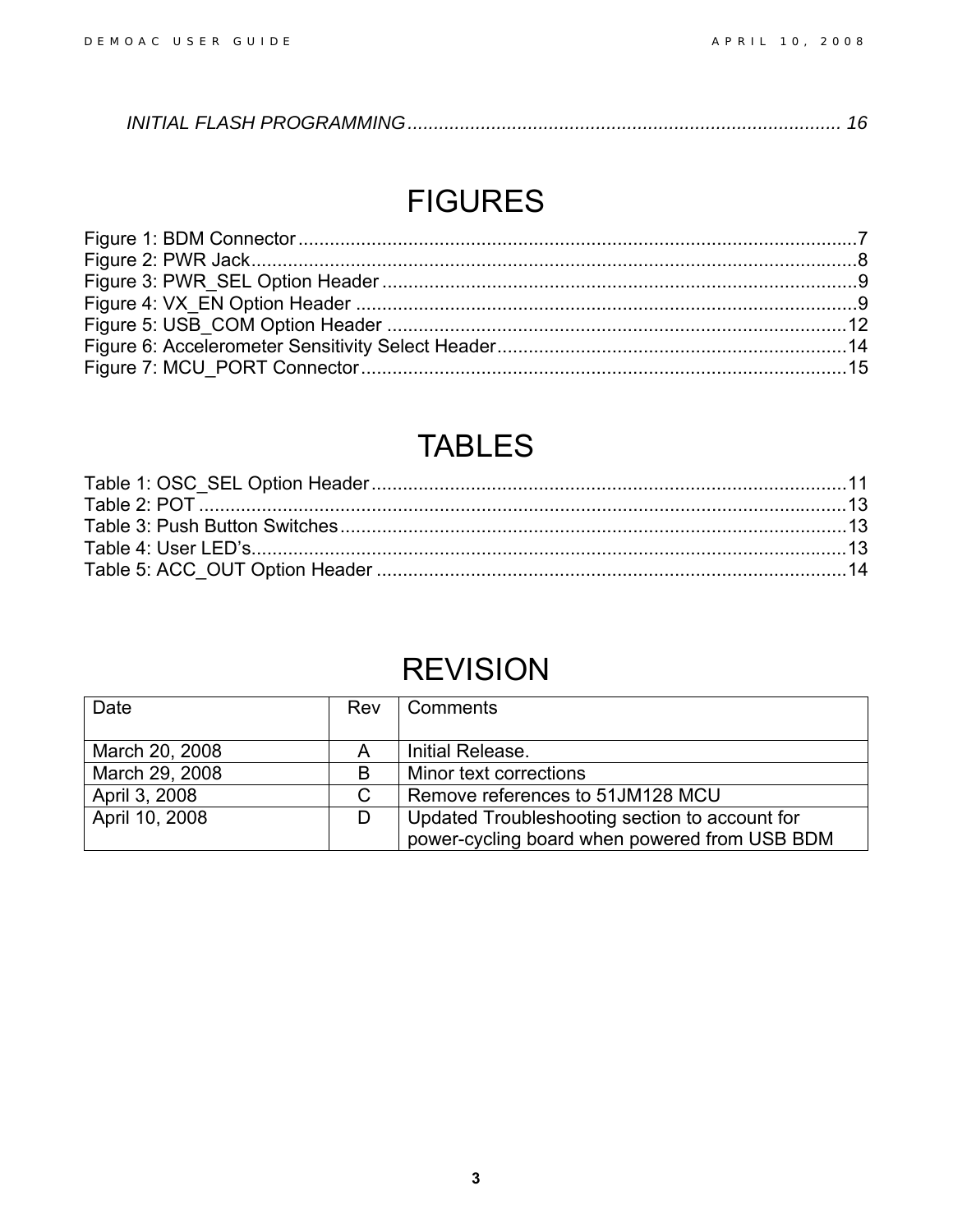# <span id="page-3-0"></span>**CAUTIONARY NOTES**

- 1) Electrostatic Discharge (ESD) prevention measures should be used when handling this product. ESD damage is not a warranty repair item.
- 2) Axiom Manufacturing does not assume any liability arising out of the application or use of any product or circuit described herein; neither does it convey any license under patent rights or the rights of others.
- 3) EMC Information on the DEMOAC board:
	- a) This product, as shipped from the factory with associated power supplies and cables, has been verified to meet with FCC requirements as a **CLASS A** product.
	- b) This product is designed and intended for use as a development platform for hardware or software in an educational or professional laboratory.
	- c) In a domestic environment, this product may cause radio interference in which case the user may be required to take adequate prevention measures.
	- d) Attaching additional wiring to this product or modifying the product operation from the factory default as shipped may effect its performance and cause interference with other apparatus in the immediate vicinity. If such interference is detected, suitable mitigating measures should be taken.

# <span id="page-3-1"></span>**TERMINOLOGY**

This development board applies option selection jumpers. Terminology for application of the option jumpers is as follows:

Jumper on, in, or installed = jumper is a plastic shunt that fits across 2 pins and the shunt is installed so that the 2 pins are connected with the shunt.

Jumper off, out, or idle = jumper or shunt is installed so that only 1 pin holds the shunt, no 2 pins are connected, or jumper is removed. It is recommended that the jumpers be placed idle by installing on 1 pin so they will not be lost.

Cut-Trace – a circuit trace connection between component pads. The circuit trace may be cut using a knife to break the default connection. To reconnect the circuit, simply install a suitably sized 0-ohm resistor or attach a wire across the pads.

Signal names followed by an asterisk (\*) denote active-low signals.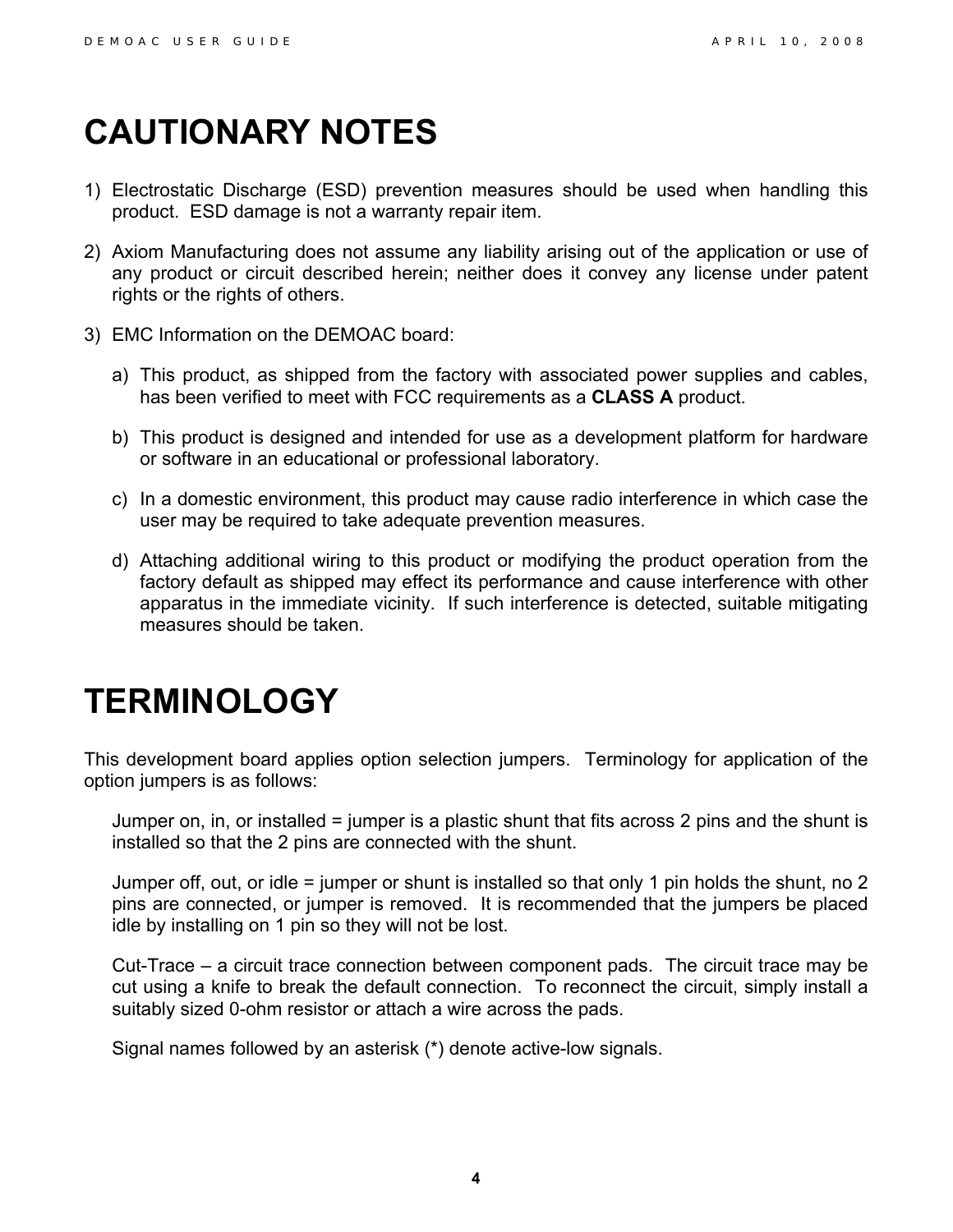## <span id="page-4-0"></span>**FEATURES**

The DEMOAC provides a platform supporting a line of Freescale microcontrollers which are part of the Flexis Continuum. Target microcontrollers mount on plug-in modules to support quickly changing the target MCU. Available microcontrollers for the DEMOAC include; the ColdFire V1 MCF51AC256, and the MC9S08AC128/60/16. Application development on the DEMOAC is quick and easy with the integrated USB-BDM, sample software tools, and examples. An optional BDM\_PORT port is also provided to allow use of an external BDM cable. An 80-pin MCU\_PORT connector provides access to all IO signals on the target MCU. An expanded feature set, including an E-Field sensor, is provided on the DEMOACEX board. The DEMOACEX connects to the DEMOAC through the 80-pin MCU\_PORT connector.

MCU Modules:

- MCF51AC256, 80LQFP
- 256K bytes FLASH
- 32K bytes RAM
- ColdFire V1 Core
- 50.3 MHz bus
- MC9S08AC128/60/16
	- 128K/60K/16K bytes FLASH
	- 8K/2K/1K bytes RAM
	- HCS08 Core

#### DEMOAC Features:

- Integrated, USB BDM
- ON/OFF Power Switch
- Power Input Select Option Header
	- On-board 5V regulator
	- Power from USB BDM
	- Optional Power Sourced to Connector J1
- 4MHz XTAL Oscillator
- 3-axis accelerometer
- LEDs 4 User, 1 Power, 1 Reset
- Push button switches 4 user, 1 Reset
- 5K ohm POT
- Jumpers to disconnect User Features
- 80-pin MCU PORT provides access to MCU signals
- 4 20-pos pin-headers support plug-in MCU modules
- **IIC Termination Select Header**

DEMOAC Board Size: 5.0" x 4.0

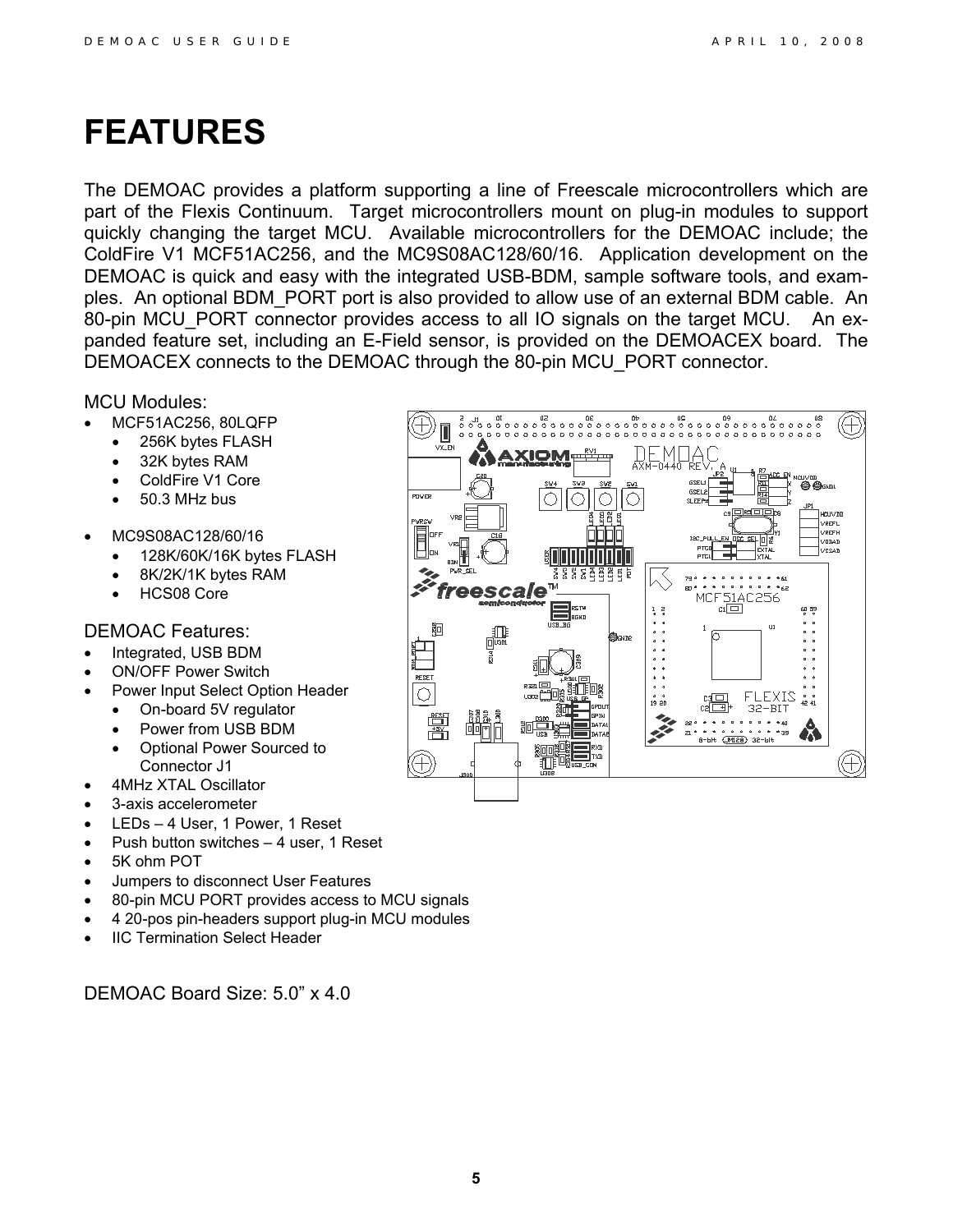## <span id="page-5-0"></span>**REFERENCES**

The following documents should be referenced during application development using the DEMOAC. These documents are available on the MCF51JM128 and DEMOAC web pages ([http://www.freescale.com/coldfire\)](http://www.freescale.com/coldfire).

DEMOAC SCH\_A1.pdf DEMOAC Schematic DEMOAC\_Silk\_A.pdf DEMOAC Top Silk

DEMOAC\_UG.pdf DEMOAC User Guide (this document)<br>DEMOAC\_QSG.pdf DEMOAC Quick Start Guide DEMOAC Quick Start Guide

# <span id="page-5-1"></span>**GETTING STARTED**

To get started quickly, please refer to the DEMOAC Quick Start Guide. This quick start will illustrate connecting the board to a PC, installing the correct version of CodeWarrior Development Studio, and running a simple program.

# <span id="page-5-2"></span>**APPLICATION DEVELOPMENT**

CodeWarrior Development Studio for Microcontrollers, Special Edition is provided along with the DEMOAC to support application development and debug. CodeWarrior provides an IDE for application debug and an integrated FLASH programmer to load application code. Refer to the CodeWarrior Development Studio User Guide further details.

# <span id="page-5-3"></span>**HARDWARE CONFIGURATION**

The DEMOAC board provides a development or evaluation platform for a line of AC Flexis microcontrollers; including the MCF52AC256, MC9S08AC128, MC9S08AC60, and MC9S08AC16 MCU's. Following are descriptions of the components and options provided on the board.

### <span id="page-5-4"></span>**Integrated BDM**

The DEMOAC board features an integrated USB BDM debugger. The integrated debugger supports application development and debugging via the background debug mode. A type B, USB connector provides connectivity between the target board and the host PC.

**NOTE:** Using the integrated USB BDM requires CodeWarrior Development Studio for Microcontrollers Special Edition, V6.0 or later. Development tools from P&E Microcomputer Systems also support the target device.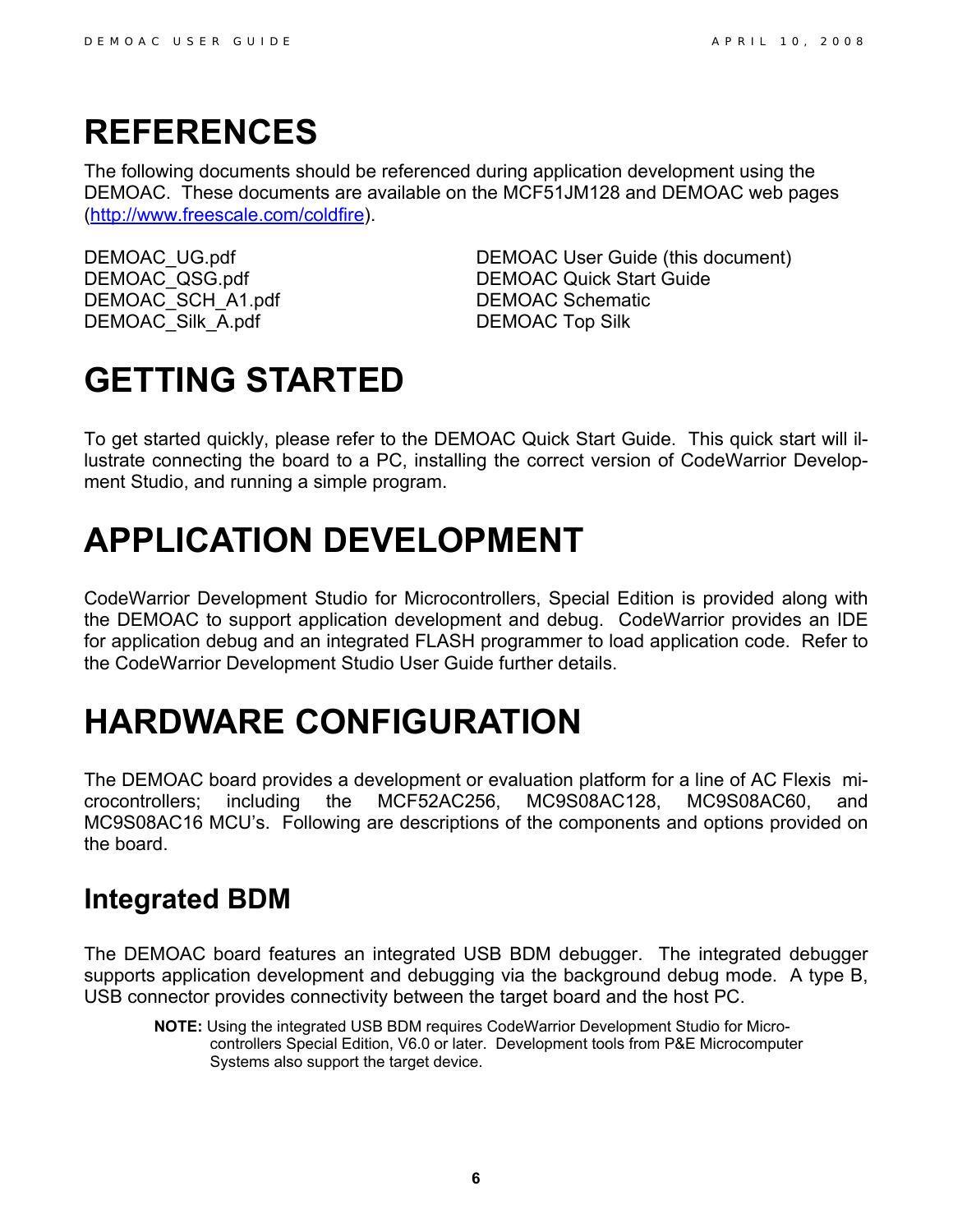The integrated debugger provides power and ground to the target, thereby eliminating the need to power the board externally. Power from the integrated USB BDM is derived from the USB bus; therefore, current consumption is limited by the USB specification. Total current consumption for the target board, and any connected circuitry, must not exceed **350 mA**. Excessive current drain will violate the USB specification causing the bus to disconnect. This will force a target POR.

CAUTION: Violating the USB specification will cause the USB bus to disconnect forcing the target to reset. Damage to the board or host PC may result.

The integrated USB BDM provides a virtual COM port for serial communication applications. The BMD also provides virtual instrument analyzer function. Refer to the P&E Micro Demo Toolkit for details.

### <span id="page-6-0"></span>*BDM Port Connector*

As standard 6-pin BDM connector is also provide to allow use of external BDM cables capable of supporting the MCF51AC26 or MC9S08AC128/60/16 devices.

#### <span id="page-6-3"></span>**Figure 1: BDM Connector**



### <span id="page-6-1"></span>**POWER**

The DEMOAC may be powered from the integrated USB BDM, an on-board voltage regulator, or from the MCU connector at J1. Alternatively, the DEMOAC may be configured to provide power to external circuitry connected to the MCU connect J1.

The PWRSW power switch controls input voltage to the board regardless of input voltage source.

### <span id="page-6-2"></span>*External Power*

The power jack at POWER allows the board to be powered from an externally connected power source. This connection accepts a standard 2.1mm, center-positive, barrel plug connector. +VIN should fall between +7VDC and +18VDC. Input voltage applied to the barrel connector should be kept as lows as possible to minimize device heating.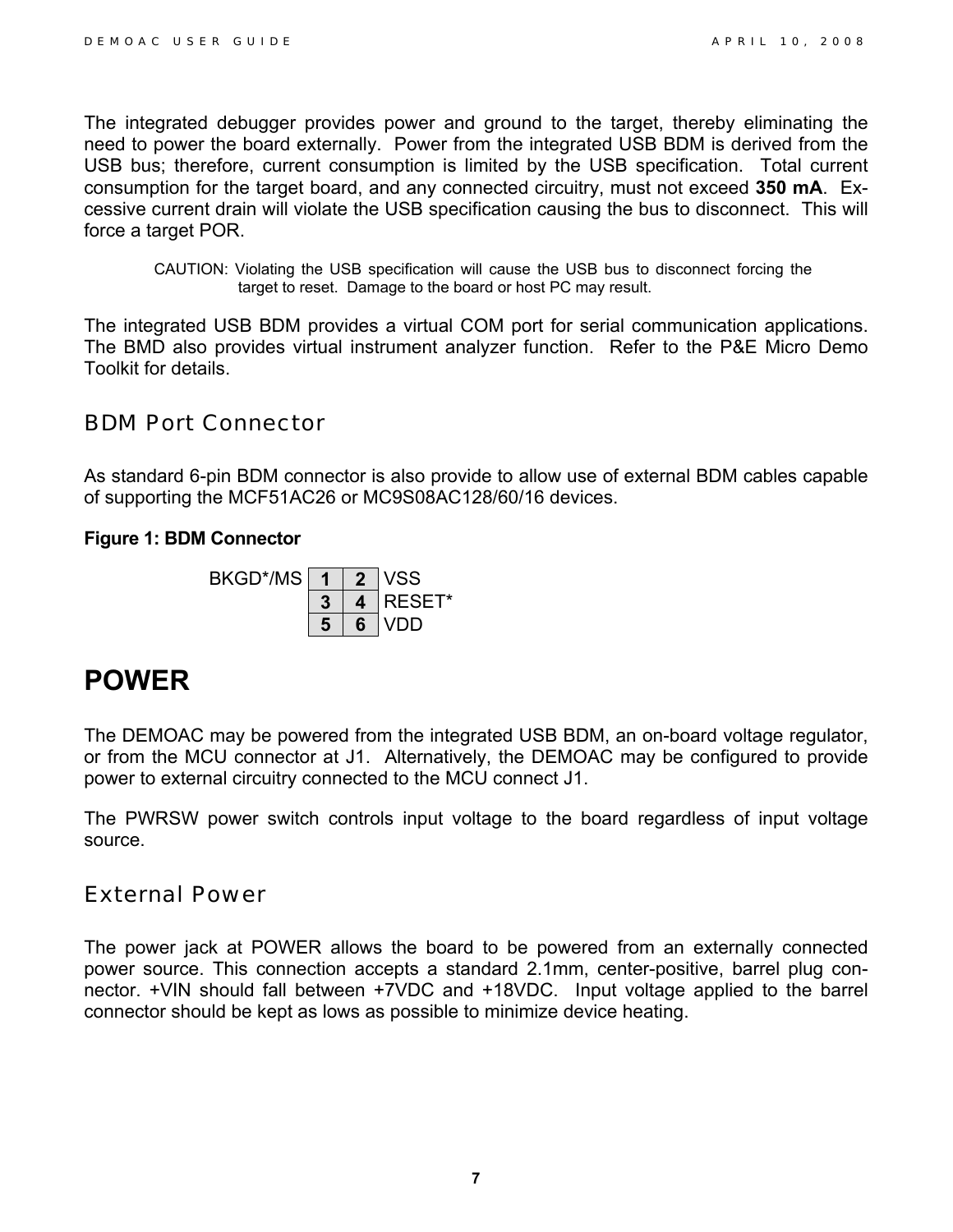#### <span id="page-7-4"></span>**Figure 2: PWR Jack**



A voltage regulator provides +5V to the target MCU and board circuitry. The regulator provides a maximum of 500 mA. The regulator is over-current and over-temperature protected to prevent damage during fault conditions.

### <span id="page-7-0"></span>*BDM Power*

The integrated USB BDM is configured to provide power to the target device and connected circuitry. After the BDM enumerates on the USB bus, the BDM will provide up to 350 mA to the board. Excessive current drain will violate the USB specification and cause de-enumerate the BDM. This will disconnect power to the board and cause a target reset.

CAUTION: Violating the USB specification will cause the USB bus to disconnect forcing the target to reset. Damage to the board or host PC may result.

### <span id="page-7-1"></span>*Power Switch – PWRSW*

The PWRSW easily connects and disconnects input voltage to the board. The silkscreen clearly marks the ON and OFF positions. This switch controls all voltage levels on the board.

### <span id="page-7-2"></span>*Voltage Indicators*

A +5V LED indicates the board is powered.

### <span id="page-7-3"></span>*PWR\_SEL Option Header*

The PWR SEL option header selects the source of input power to the EVB. The board may be powered from a voltage source connected to either the POWER connector or the integrated USB BDM. The BDM can provide up to 350 mA of current to the EVB.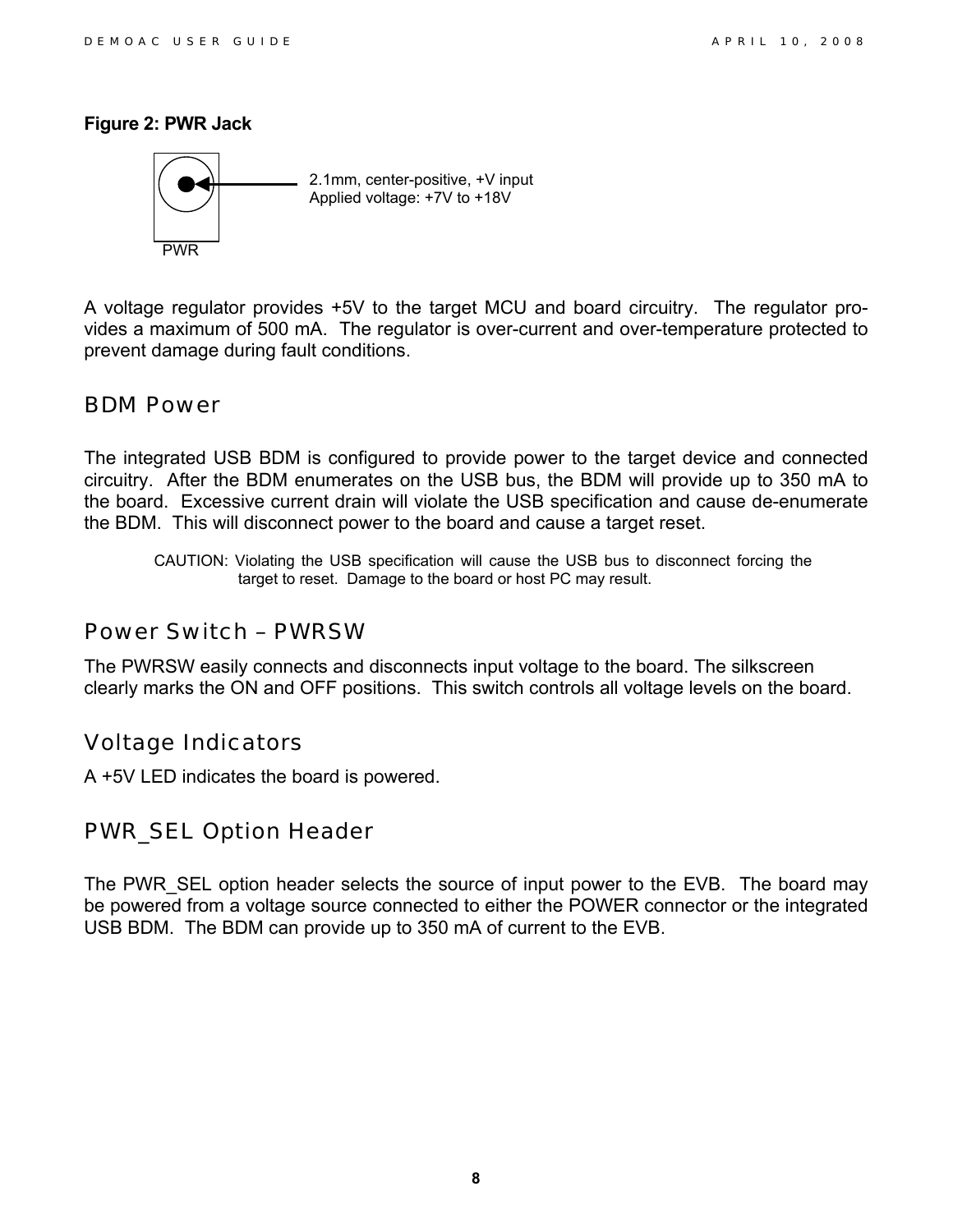#### <span id="page-8-2"></span>**Figure 3: PWR\_SEL Option Header**



• **• • • Selects input voltage from POWER connector** BDM VR1 NOTE: The VR1 input is connected to the regulator at VR2. This is an error in the board silkscreen.



• Selects input voltage from the integrated BDM

**NOTE:** The voltage regulator reference designator at the PWR\_SEL option header does not match the reference designator of the voltage regulator.

### <span id="page-8-0"></span>*VX\_EN Option Header*

The VX EN option header is a 2-pin jumper that connects the target-board voltage rail to IO connector position J1-1. IO connector position J1-3 connects directly to the ground plane. This input requires a regulated +5.0V voltage source. This power input is decoupled to minimize noise input but is not regulated. Also, no protection is applied on this input and damage to the target board may result if over-driven. Do not attempt to power the target board through this connector while also applying power through the PWR connector as damage to the board may result.

Power may be sourced to off-board circuitry through the MCU\_PORT. The current limitation of the on-board regulator must be considered when attempting to source power to external circuitry. Excessive current drain may damage the target board or the on-board regulator. The figure below shows the VX\_EN option header connections.

#### <span id="page-8-3"></span>**Figure 4: VX\_EN Option Header**



- **CAUTION:** Do not apply power to connector J1 while also sourcing power from either the PWR connector. Damage to the board may result.
- **NOTE**: Do not exceed available current supply from on-board regulator when sourcing power through connector J1 to external circuitry.

### <span id="page-8-1"></span>**MCU Power**

Each power input is routed through an option header. The option header is not installed in default configurations and a cut-trace on each power input provides default connections. To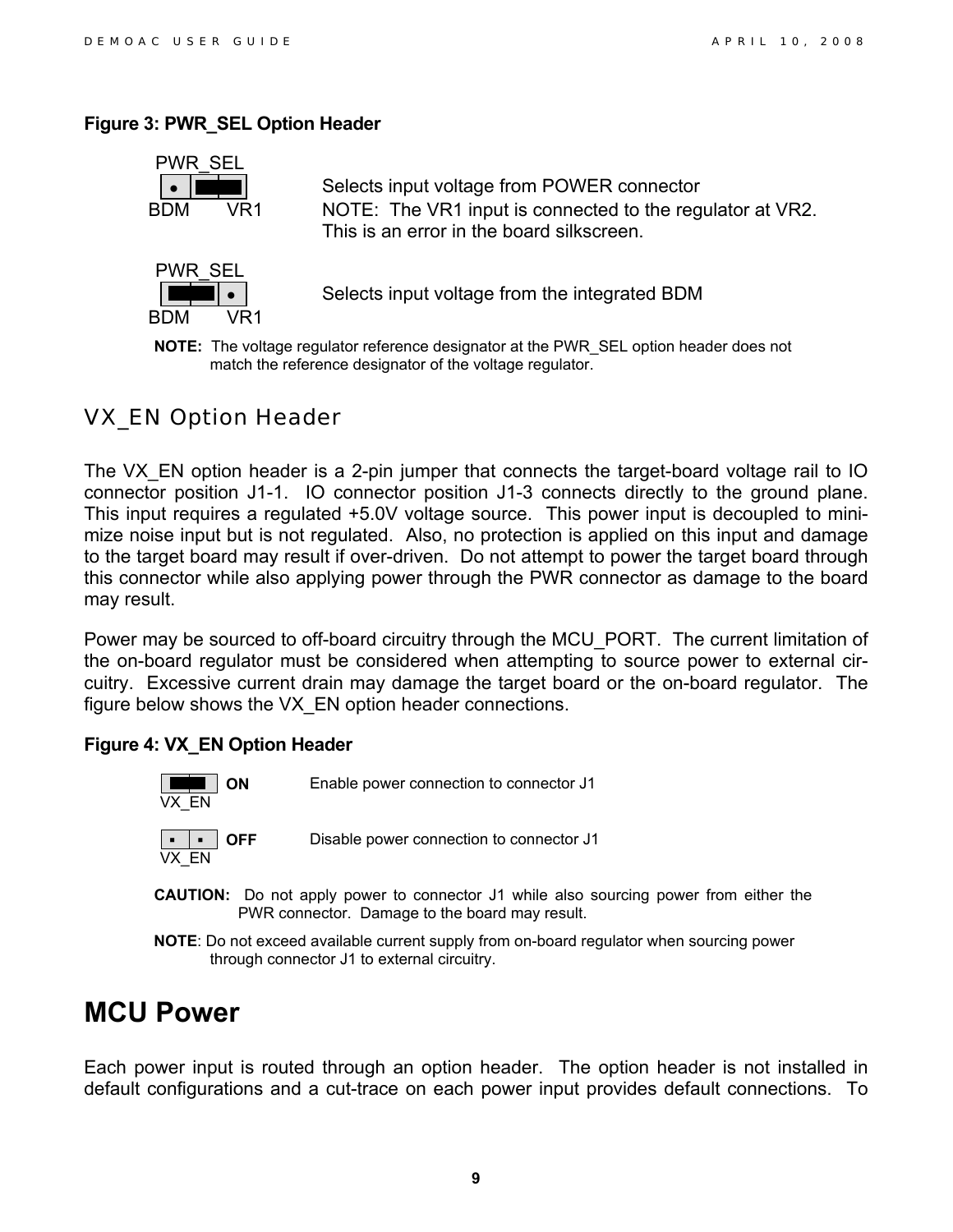apply an alternate power input, simply remove the cut-trace using a sharp knife. Then either solder a wire to the thru-hole via or install a pin header and wire-wrap a wire connection.

The various power inputs are grouped together at JP1. This allows each voltage input to be selected individually using multiple 1x2 pin headers or all voltage input may be selected using a 2x5 pin header.

### <span id="page-9-0"></span>*MCUVDD*

The VDD option header applies board VDD to the target MCU. This jumper may be used to apply alternate voltage levels or to measure input current under operating conditions.

### <span id="page-9-1"></span>*VDDAD*

The VDDA option header connects the target device VDDA input to the VDD rail by default. This jumper may be used to apply alternate voltage input or to measure input current under operating conditions.

### <span id="page-9-2"></span>*VSSAD*

The VSSA option header connects the target device VSSA input to the EVB digital ground rail by default. This option header may be used to apply ultra clean ground or to measure input current under operating conditions.

### <span id="page-9-3"></span>*VREFH*

The VREFH option header connects the target device VREFH input to the VDD rail by default. This jumper may be used to apply alternate voltage input or to measure input current under operating conditions.

### <span id="page-9-4"></span>*VREFL*

The VREFL option header connects the target device VREFL input to the ground rail by default. This option header may be used to apply ultra clean ground or to measure input current under operating conditions.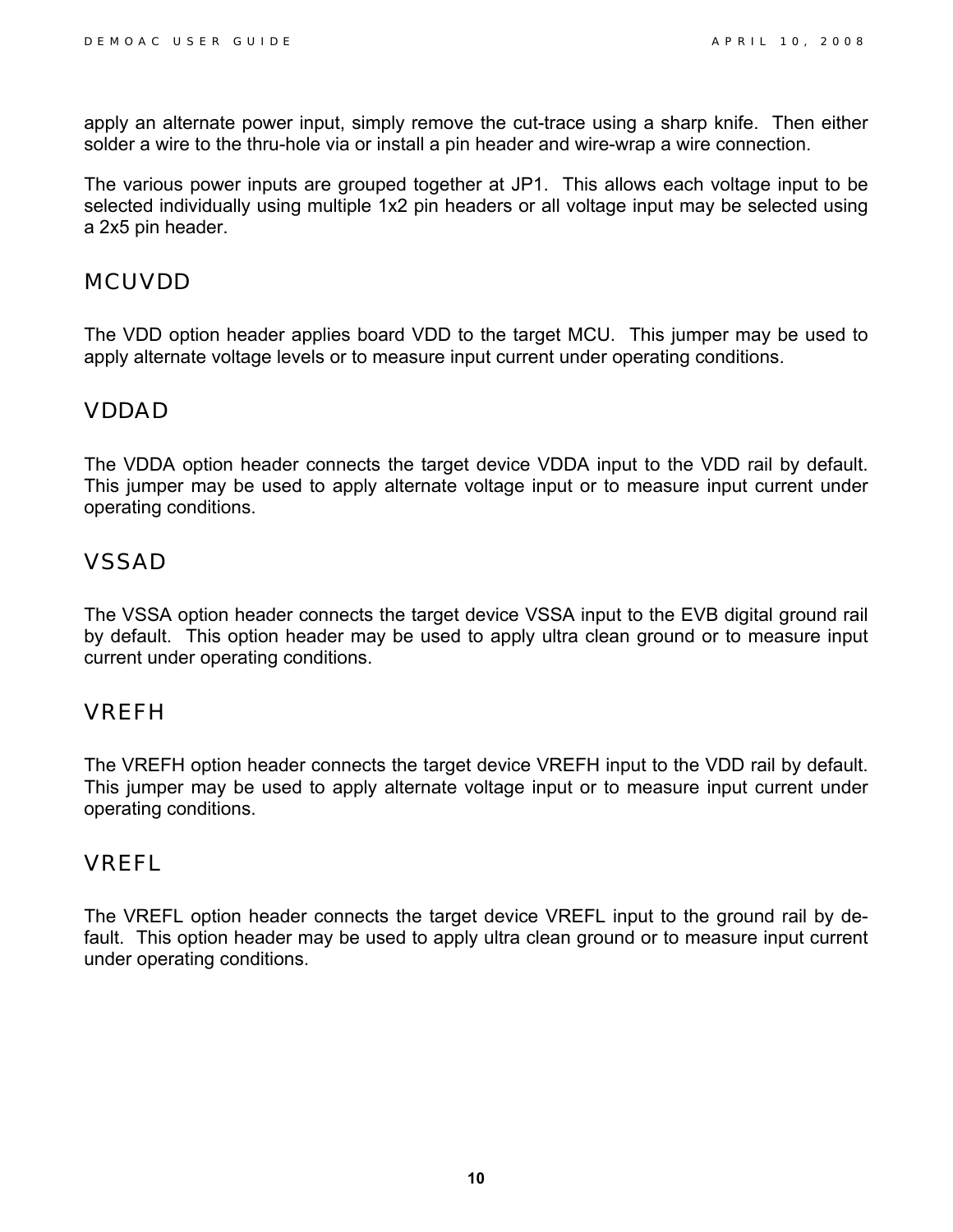### <span id="page-10-0"></span>**RESET Switch**

The RESET switch allow the manual application of the RESET\* signal. Application of RESET halts the current operation and initializes internal registers to their default state. The previous operating state of the target device will be lost.

External reset may also be applied directly to the RESET \* signal at connector J1A-4.

### <span id="page-10-1"></span>*Reset LED*

The RESET indicator will be ON for the duration of a valid RESET\* signal. The RESET \* signal is driven active while the MCU is in the RESET state.

### <span id="page-10-2"></span>*Low Voltage Detect*

The different AC MCU's apply a Low Voltage Detect (LVD) module to detect under-voltage conditions. The LVD may be configured to generate a RESET or an interrupt. Refer to the target device Reference Manual for further details.

### <span id="page-10-3"></span>**MEMORY**

No external memory is applied to the DEMOAC board. Memory for application development is internal to the target MCU. Refer to the target device Reference Manual for further details.

### <span id="page-10-4"></span>**TIMING**

The DEMOAC board provide a 4Mhz oscillator timing source for use with the target MCU. The OSC SEL option header allows this input to be disconnected if necessary. In default configurations, the OSC SEL option header is not installed and cut-traces provide the default connections.

To either disconnect the oscillator input or to apply an alternate frequency, remove the cuttraces. To restore the default connection, install a 2x2 pin header and 2 shunts.

#### <span id="page-10-5"></span>**Table 1: OSC\_SEL Option Header**

|  | ●   ●   EXTAL   Oscillator or External Clock Input w/ cut-trace in default configurations                  |
|--|------------------------------------------------------------------------------------------------------------|
|  | $\boxed{\bullet}$ $\boxed{\bullet}$ XTAL $\quad$   Oscillator Input w/ cut-trace in default configurations |

**CAUTION:** Communications with the target may be lost if clock frequency or baud rate changes during application execution.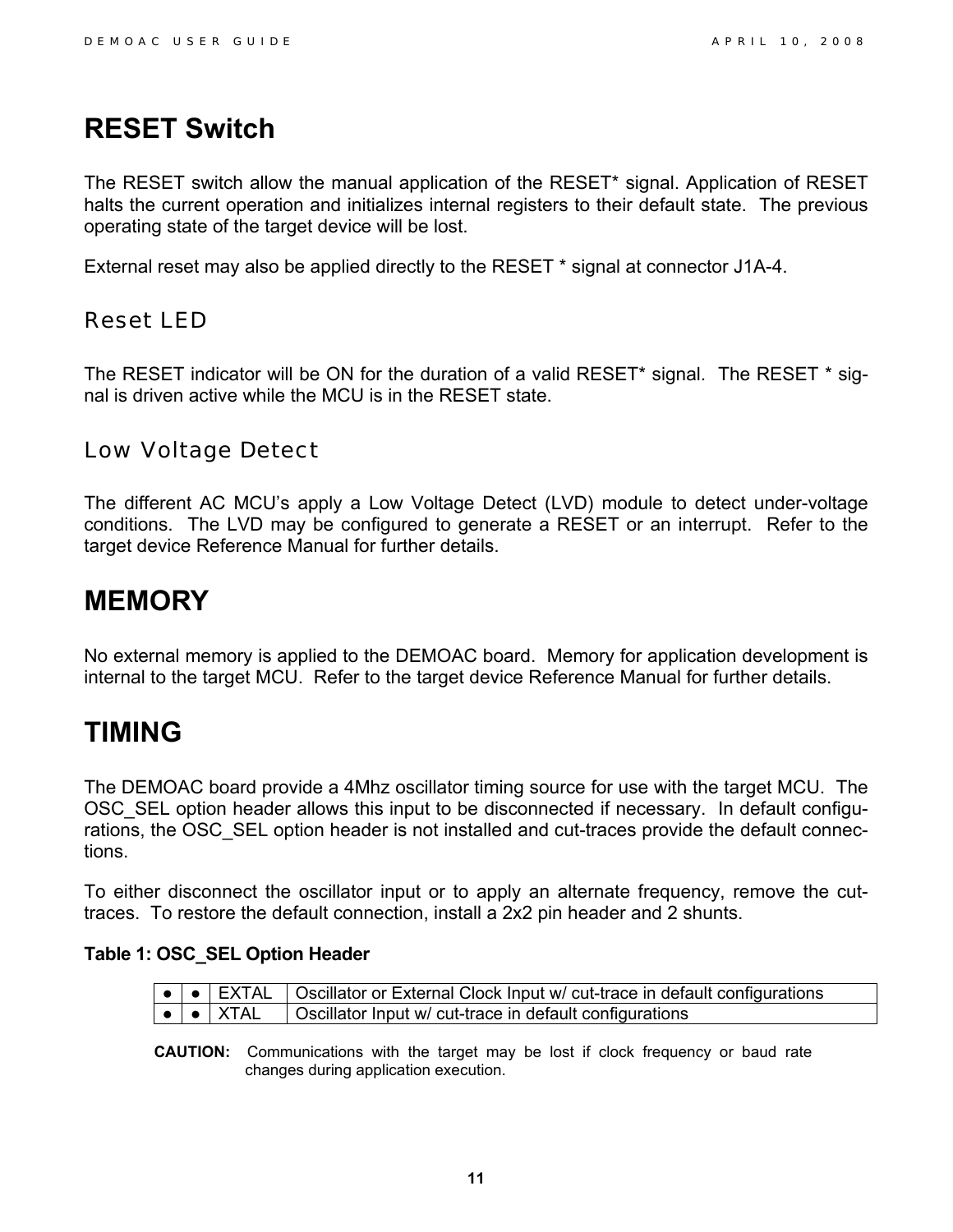### <span id="page-11-0"></span>**Communications**

The DEMOAC board provides 2 UART ports, 1 IIC port, and 1 CAN port. Serial RS-232 communications is support through the integrated BDM. Access to each MCU UART is also available at connector J1. RS-232 translation is not provided on signals to connector J1.

### <span id="page-11-1"></span>*Virtual COM Port*

The serial link through the integrated USB BDM is implemented as a virtual COM port running through the USB connection. Use of this link require installation of the P&E Micro Demo Board Toolkit. This toolkit is available on the DVD provided with the DEMOAC.

Refer to the P&E documentation for details and instructions on use of the virtual COM port.

### <span id="page-11-2"></span>*COM\_EN*

The USB\_COM option header individually connects and disconnects the target UART signals to the integrated USB BDM. Removing a shunt disconnects the associated signal. Installing a shunt connects the associated signal.

#### <span id="page-11-5"></span>**Figure 5: USB\_COM Option Header**

|  | <b>RXD</b>          |
|--|---------------------|
|  | TXD                 |
|  | – Default condition |

|                |     | <b>Shunt</b>  |                 |
|----------------|-----|---------------|-----------------|
|                |     | Օո            | Off             |
|                | RXD | Enabled (*)   | <b>Disabled</b> |
| $\blacksquare$ |     | Enabled $(*)$ | <b>Disabled</b> |

**NOTE:** TGT\_TXD and TGT\_RXD connect TXD2 and RXD2 lines to the serial input of the integrated BDM.

### <span id="page-11-3"></span>*CAN Port*

CAN port signals connect directly between the target MCU and the MCU Port connector at J1. Refer to the target MCU device Reference Manual for details on using this feature.

### <span id="page-11-4"></span>*IIC Port*

IIC port signals connect directly between the target MCU and the MCU Port connector at J1. Refer to the target MCU device Reference Manual for details on using this feature. Each IIC signal is pulled up to VDD at the I2C\_PULL\_EN option header.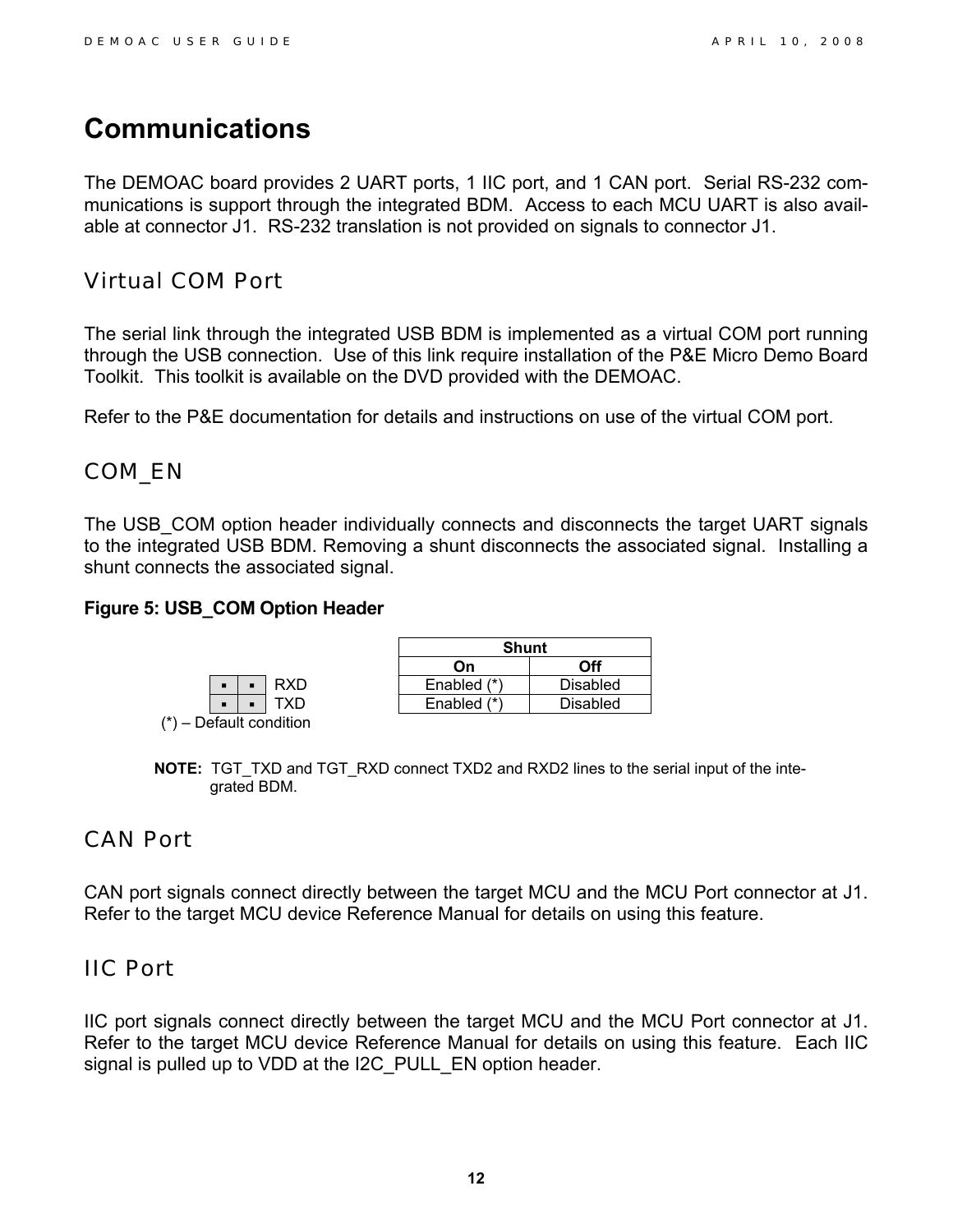### <span id="page-12-0"></span>**Potentiometer**

A 5k ohm, single-turn, thumb-wheel type, potentiometer at RV1 provides continuous, variable resistance input for user applications. The potentiometer is connected between VDD and GND with the center tap providing the divider output. The center tap is connected to the MCU at :

#### <span id="page-12-4"></span>**Table 2: POT**

| PTD0/AD1P8/ACMP1+ |
|-------------------|
|-------------------|

### <span id="page-12-1"></span>**User Pushbutton Switches**

Four user push-button switches are provided for user application input as needed and are configured for active-low signaling. SW1 – SW4 are applied to keyboard interrupt inputs on the target MCU. Use of target device internal pull-ups is required for proper operation. No external bias is applied to any push-button switch input. Use of target device internal pull-ups is required for proper operation.

#### <span id="page-12-5"></span>**Table 3: Push Button Switches**

| <b>Switch</b>   | <b>Signal</b> |
|-----------------|---------------|
| SW <sub>1</sub> | PTG0/KBI1P0   |
| SW <sub>2</sub> | PTG1/KBI1P1   |
| SW <sub>3</sub> | PTG2/KBI1P2   |
| SW <sub>4</sub> | PTG3/KBI1P3   |

### <span id="page-12-2"></span>**User LED's**

Eight user LED's are provided for output indication and are configured for active-low signaling. The table below details the LED connections to the target MCU

#### <span id="page-12-6"></span>**Table 4: User LED's**

| I FD. | Signal               |
|-------|----------------------|
| I ED1 | PTF0/RGPIO8/FTM1CH2  |
| I FD2 | PTF1/RGPIO9/FTM1CH3  |
| I FD3 | PTF4/RGPIO12/FTM2CH0 |
| I FD4 | PTF5/RGPIO13/FTM2CH1 |

## <span id="page-12-3"></span>**ACCELEROMETER**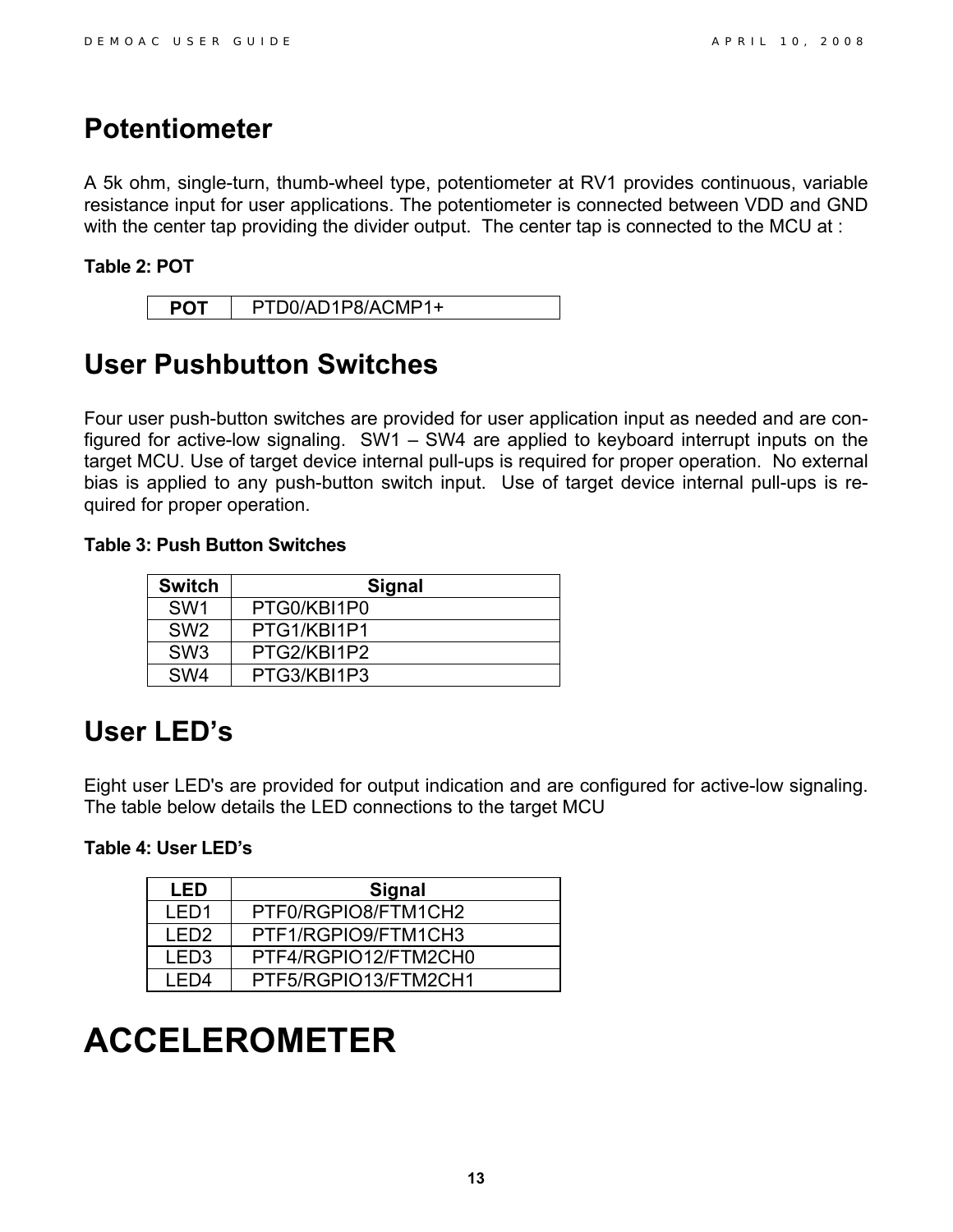The DEMOAC applies the MMA7260Q, 3-axis accelerometer for tilt and motion-sense applications. The accelerometer supports 4 user selectable sensitivities - 1.5g / 2g / 4g / 6g. The SLEEP\* input allows the device to be placed in a low-power mode. Separate X-, Y-, and Zaxis readings are routed to the MCU. The X-axis output is routed to two separate inputs on the target MCU. Low-pass filters remove hi-frequency components on each axis output.

### <span id="page-13-0"></span>**Accelerometer Configuration**

Accelerometer sensitivity configuration is controlled manually using option select header JP2.

#### <span id="page-13-1"></span>**Figure 6: Accelerometer Sensitivity Select Header**



An option header at ACC\_OUT allows the user to disconnect the accelerometer output if necessary. The ACC\_OUT option header is not installed default configurations and cut-traces provide default connections

#### <span id="page-13-2"></span>**Table 5: ACC\_OUT Option Header**

| Signal | <b>MCU Input</b> |
|--------|------------------|
|        | PTD0/ADP8/ACMP+  |
|        | PTB3/SS2*/ADP3   |
|        | PTB0/MISO2/ADP0  |
|        | PTB1/MOSI2/ADP1  |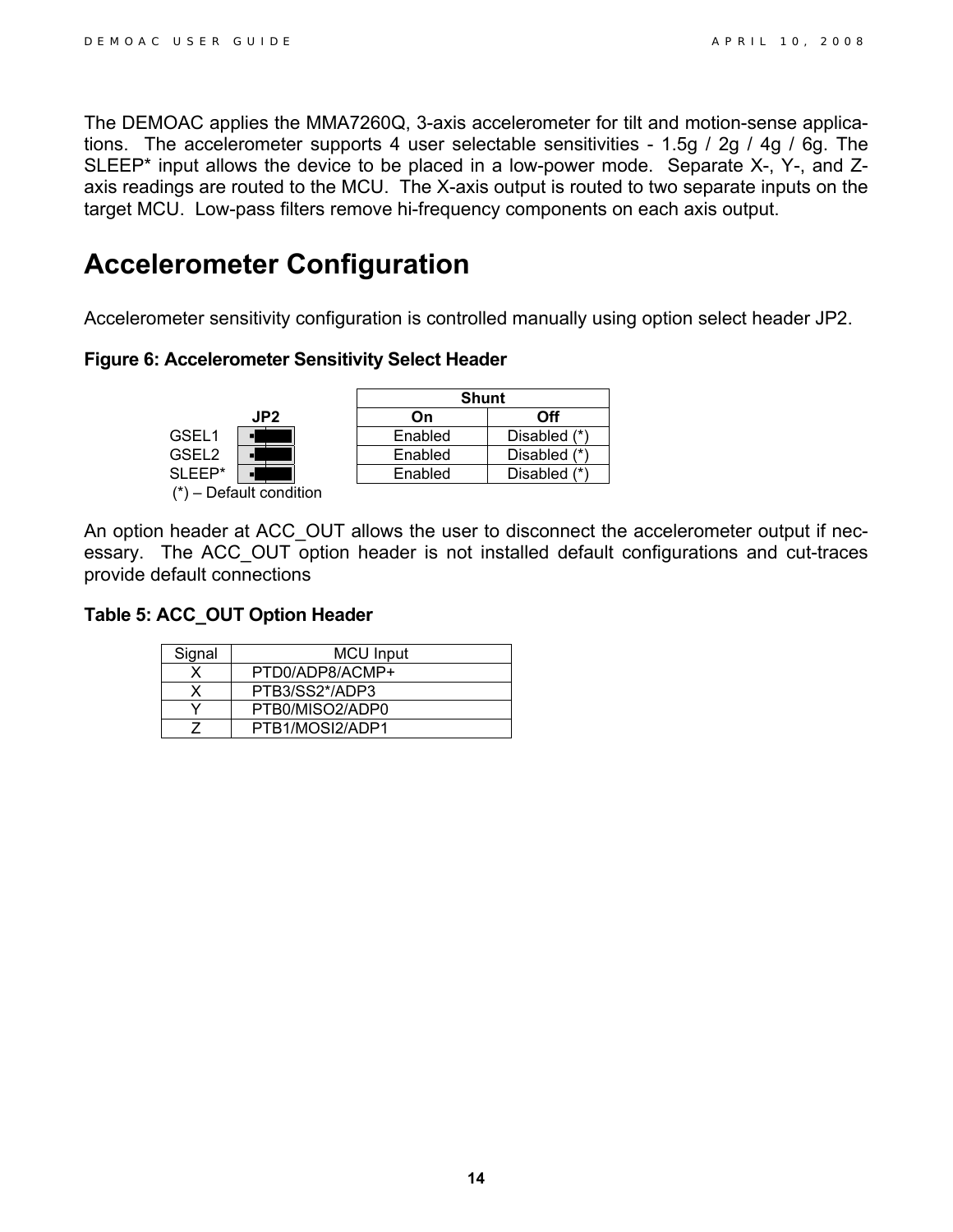### <span id="page-14-0"></span>**MCU\_PORT**

The MCU PORT provides user access to the DEMOAC I/O ports. Refer to the MCF51AC256 or MC9S08AC128/60/16 Integrated Device Reference Manual for signal details.

### <span id="page-14-1"></span>**Figure 7: MCU\_PORT Connector**

| <b>VDD</b>                  | 1              | $\mathbf{2}$ | IRQ*/TPMCLK         |
|-----------------------------|----------------|--------------|---------------------|
| <b>VSS</b>                  | 3              | 4            | RESET*              |
| PTE0/RGPIO0/TXD1            | 5              | 6            | <b>BKGD/MS</b>      |
| PTE1/RGPIO1/RXD1            | $\overline{7}$ | 8            | PTD6/FTM1CLK/AD1P14 |
| PTG0/KBI1P0                 | 9              | 10           | <b>VREFH</b>        |
| PTG1/KBI1P1                 | 11             | 12           | <b>VREFL</b>        |
| PTE2/RGPIO2/FTM1CH0         | 13             | 14           | PTD0/AD1P8/ACMP1+   |
| PTE3/RGPIO3/FTM1CH1         | 15             | 16           | PTD1/AD1P9/ACMP1-   |
| PTE6/RGPIO6/MOSI1           | 17             | 18           | PTB3/AD1P3          |
| PTE5/RGPIO5/MISO1           | 19             | 20           | PTB2/AD1P2          |
| PTE7/RGPIO7/SPSCK1          | 21             | 22           | PTB0/TPM3CH0/AD1P0  |
| PTE4/RGPIO4/SS1*            | 23             | 24           | PTB1/TPM3CH1/AD1P1  |
| PTD2/KBI1P5/AD1P10/ACMP1O   | 25             | 26           | PTA0/TXCAN          |
| PTD3/KBI1P6/AD1P11          | 27             | 28           | PTA1/RXCAN          |
| PTG2/KBI1P2                 | 29             | 30           | PTH5/MOSI2          |
| PTG3/KBI1P3/AD1P18          | 31             | 32           | PTH6/MISO2          |
| PTF0/RGPIO8/FTM1CH2         | 33             | 34           | PTH4/SPSCK2         |
| PTF1/RGPIO9/FTM1CH3         | 35             | 36           | PTC4/SS2*           |
| PTF4/RGPIO12/FTM2CH0        | 37             | 38           | PTC3/TXD2           |
| PTF5/RGPIO13/FTM2CH1        | 39             | 40           | PTC5/RXD2           |
| PTF2/RGPIO10/FTM1CH4        | 41             | 42           | PTC0/SCL1           |
| PTF3/RGPIO11/FTM1CH5        | 43             | 44           | PTC1/SDA1           |
| PTF6/RGPIO14/FTM1FLT        | 45             | 46           | PTC2/MCLK           |
| PTF7/RGPIO15                | 47             | 48           | PTC6/FTM2FLT        |
| PTB4/AD1P4                  | 49             | 50           | PTA <sub>2</sub>    |
| PTB5/AD1P5                  | 51             | 52           | PTA3/ACMP2O         |
| PTB6/AD1P6                  | 53             | 54           | PTA4/ACMP2-         |
| PTB7/AD1P7                  | 55             | 56           | PTA5/ACMP2+         |
| PTD4/FTM2CLK/AD1P12         | 57             | 58           | PTA6/AD1P16         |
| PTD5/AD1P13                 | 59             | 60           | PTA7/AD1P17         |
| PTD6/FTM1CLK/AD1P14         | 61             | 62           | PTG5/XTAL           |
| PTD7/KBI1P7/AD1P15          | 63             | 64           | PTG6/EXTAL          |
| <b>VDDAD</b>                | 65             | 66           | PTJ0/PST0           |
| <b>VSSAD</b>                | 67             | 68           | PTJ1/PST1           |
| PTG4/KBI1P4/AD1P19          | 69             | 70           | PTJ2/PST2           |
| <b>NC</b>                   | 71             | 72           | PTJ3/PST3           |
| PTH0/FTM2CH2/AD1P20         | 73             | 74           | PTJ4/DDATA0         |
| PTH1/FTM2CH3/PSTCLK0/AD1P21 | 75             | 76           | PTJ5/DDATA1         |
| PTH2/FTM2CH4/PSTCLK1/AD1P22 | 77             | 78           | PTJ6/DDATA2         |
| PTH3/FTM2CH5/BKPT/AD1P23    | 79             | 80           | PTJ7/DDATA3         |